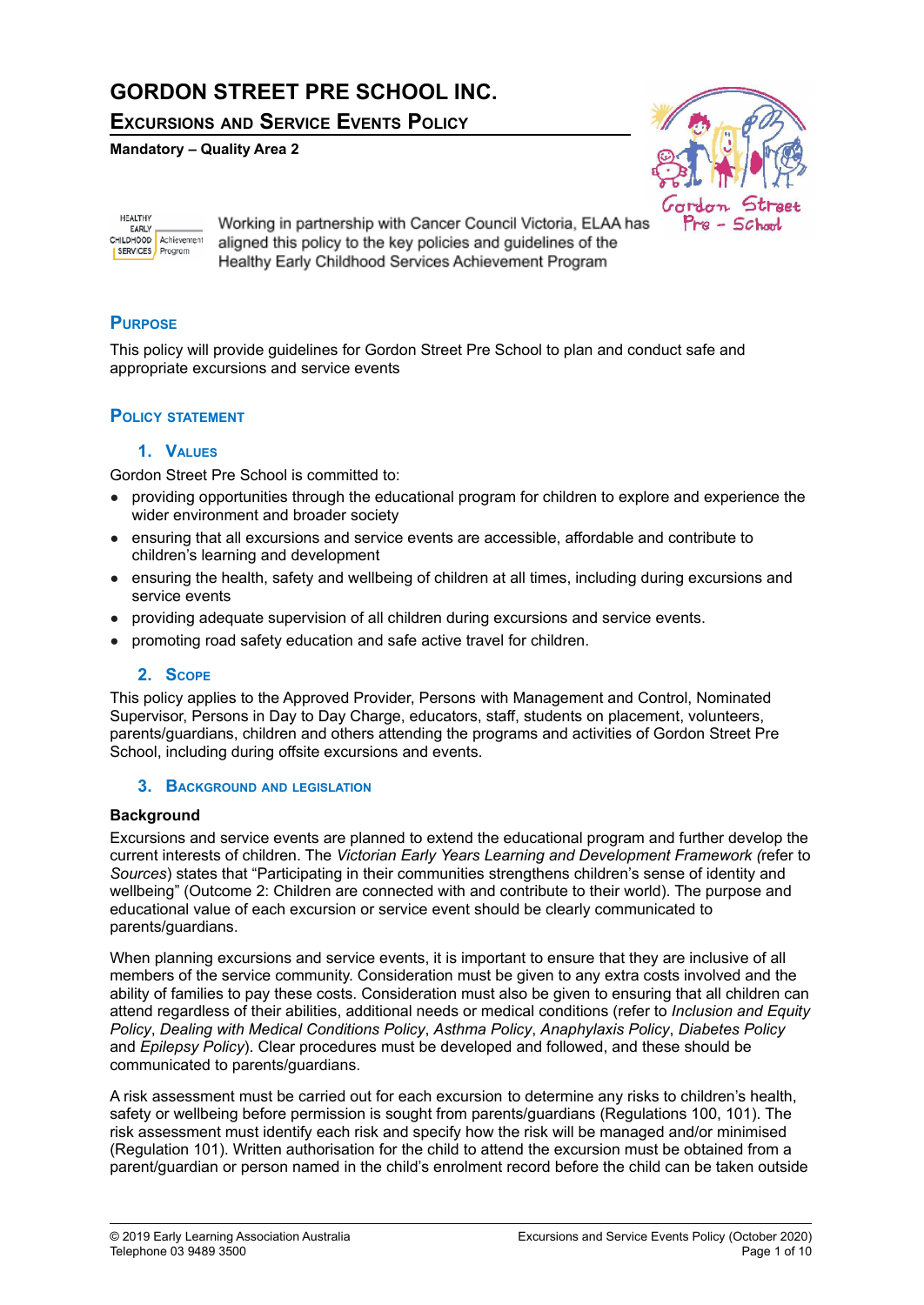the service premises. For details regarding information to be included in the written authorisation, refer to Attachment 1.

Active travel excursions near the service have a range of benefits including:

- children and staff being physically active
- providing the opportunity to practice road safety
- engaging with the community.

Early childhood road safety education aims to reduce the risk of serious injury and death from road trauma. It also aims to lay the foundations for children to become safe and independent road and transport users in the future. Road safety education is an important part of a holistic approach to keeping children safe around traffic and in the road environment. Effective traffic skills are best learnt if they occur in a real environment i.e. using crossings and traffic lights.

#### **Legislation and standards**

Relevant legislation and standards include but are not limited to:

- *● Education and Care Services National Law Act 2010*
- *Education and Care Services National Regulations 2011*
- *National Quality Standard*, including Quality Area 1: Educational Program and Practice and Quality Area 2: Children's Health and Safety

#### **4. DEFINITIONS**

The terms defined in this section relate specifically to this policy. For commonly used terms e.g. Approved Provider, Nominated Supervisor, Regulatory Authority etc. refer to the *General Definitions* section of this manual.

**Adequate supervision:** (In relation to this policy) **supervision** entails all children (individuals and groups) in all areas of the service, being in sight and/or hearing of an educator at all times including during toileting, sleep, rest and transition routines. Services are required to comply with the legislative requirements for educator-to-child ratios at all times. Supervision contributes to protecting children from hazards that may emerge in play, including hazards created by the equipment used.

Adequate supervision refers to constant, active and diligent supervision of every child at the service. Adequate supervision requires that educators are always in a position to observe each child, respond to individual needs and immediately intervene if necessary. Variables affecting supervision levels include:

- number, age and abilities of children
- number and positioning of educators
- current activity of each child
- areas in which the children are engaged in an activity (visibility and accessibility)
- developmental profile of each child and of the group of children
- experience, knowledge and skill of each educator
- need for educators to move between areas (effective communication strategies).

**Attendance Record:** Kept by the service to record details of each child attending the service including name, time of arrival and departure, signature of person delivering and collecting the child or of the Nominated Supervisor or educator (Regulation 158(1)).

**Excursion:** An outing organised by the education and care service. The written permission of parents/guardians or a person named on the child's enrolment record as having lawful authority must be obtained before educators/staff take children outside the service premises.

Under the National Regulations, the definition of 'excursion' does not include an outing organised by services operating from a school site, where the child/ren leave the service premises with an educator/staff member, but do not leave the school site'.

**Risk assessment:** (In the context of this policy) a risk assessment must identify and assess any hazard that poses a risk to a child's health, safety and/or wellbeing while on an excursion, and specify how these risks will be managed and/or minimised (Regulation 101). Risk assessments must consider:

● the proposed route and location of the excursion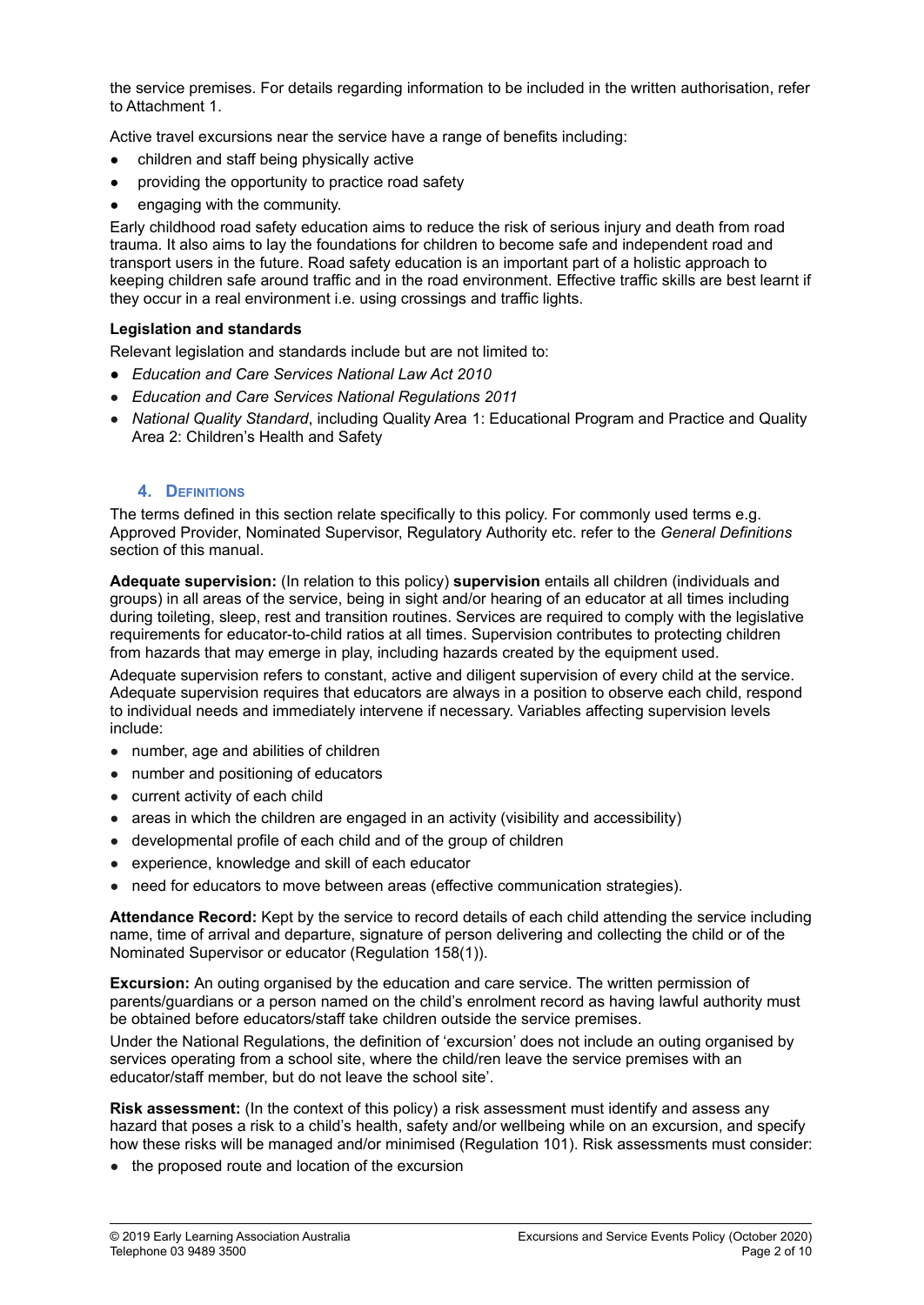- any water hazards (refer to *Water Safety Policy*)
- any risks associated with water-based activities (refer to *Water Safety Policy*)
- transport to and from the proposed location of the excursion (refer to *Occupational Health and Safety Policy*)
- the number of adults and children participating in the excursion
- the number of educators or other responsible adults who will be providing supervision given the level of risk, and whether or not specialised skills are required (e.g. lifesaving skills)
- the proposed activities, and the impact of this on children with varying levels of ability, additional needs or medical conditions
- the proposed duration of the excursion, and the impact of this on children with varying levels of ability, additional needs or medical conditions
- any items/information that should be taken on the excursion e.g. first aid kit, emergency contact details for children, medication for children with known medical conditions (such as asthma, anaphylaxis and diabetes) and a mobile phone.

A sample Excursion Risk Management Plan is provided on the ACECQA website at: [www.acecqa.gov.au](http://www.acecqa.gov.au) (search *Sample forms and templates*)

**Regular outing:** (In relation to education and care services) means an excursion (refer to *Definitions*) such as a walk, drive or trip to/from a location that the service visits regularly as part of its educational program, and where the circumstances covered by the risk assessment are the same on each trip. If an excursion is a regular outing, an authorisation from parents/guardians is only required to be obtained once every 12 months. A new authorisation is required if there is any change to the circumstances of the regular outing.

**Service event:** A special activity, event, visitor or entertainment organised by the education and care service that may be conducted as part of a regular session at the service premises or as an excursion.

**Supervision:** refer to **adequate supervision** in *Definitions* above.

#### **5. SOURCES AND RELATED POLICIES**

#### **Sources**

- *Belonging, Being & Becoming – The Early Years Learning Framework for Australia*: [https://docs.education.gov.au/documents/belonging-being-becoming-early-years-learning-framewor](https://docs.education.gov.au/documents/belonging-being-becoming-early-years-learning-framework-australia) [k-australia](https://docs.education.gov.au/documents/belonging-being-becoming-early-years-learning-framework-australia)
- *Guide to the National Quality Standard*, ACECQA: [www.acecqa.gov.au](http://www.acecqa.gov.au)
- *●* ELAA's Road Safety Education program [www.childroadsafety.org.au](http://childroadsafety.org.au)
- *Victorian Early Years Learning and Development Framework*: [www.education.vic.gov.au](http://www.education.vic.gov.au/Pages/default.aspx)
- VicRoads: [www.vicroads.vic.gov.au](http://www.vicroads.vic.gov.au)
- Child Health Promotion Research Centre & Edith Cowan University (2012) *National Practices for Early Childhood Road Safety Education*: <https://childroadsafety.org.au/assets/Research/National-Practices-for-EC-RSE.pdf>

#### **Service policies**

- *● Acceptance and Refusal of Authorisations Policy*
- *● Administration of First Aid Policy*
- *● Administration of Medication Policy*
- *● Anaphylaxis Policy*
- *● Asthma Policy*
- *● Code of Conduct Policy*
- *● Curriculum Development Policy*
- *● Dealing with Medical Conditions Policy*
- *● Delivery and Collection of Children Policy*
- *● Diabetes Policy*
- *● Emergency and Evacuation Policy*
- *● Enrolment and Orientation Policy*
- *● Epilepsy Policy*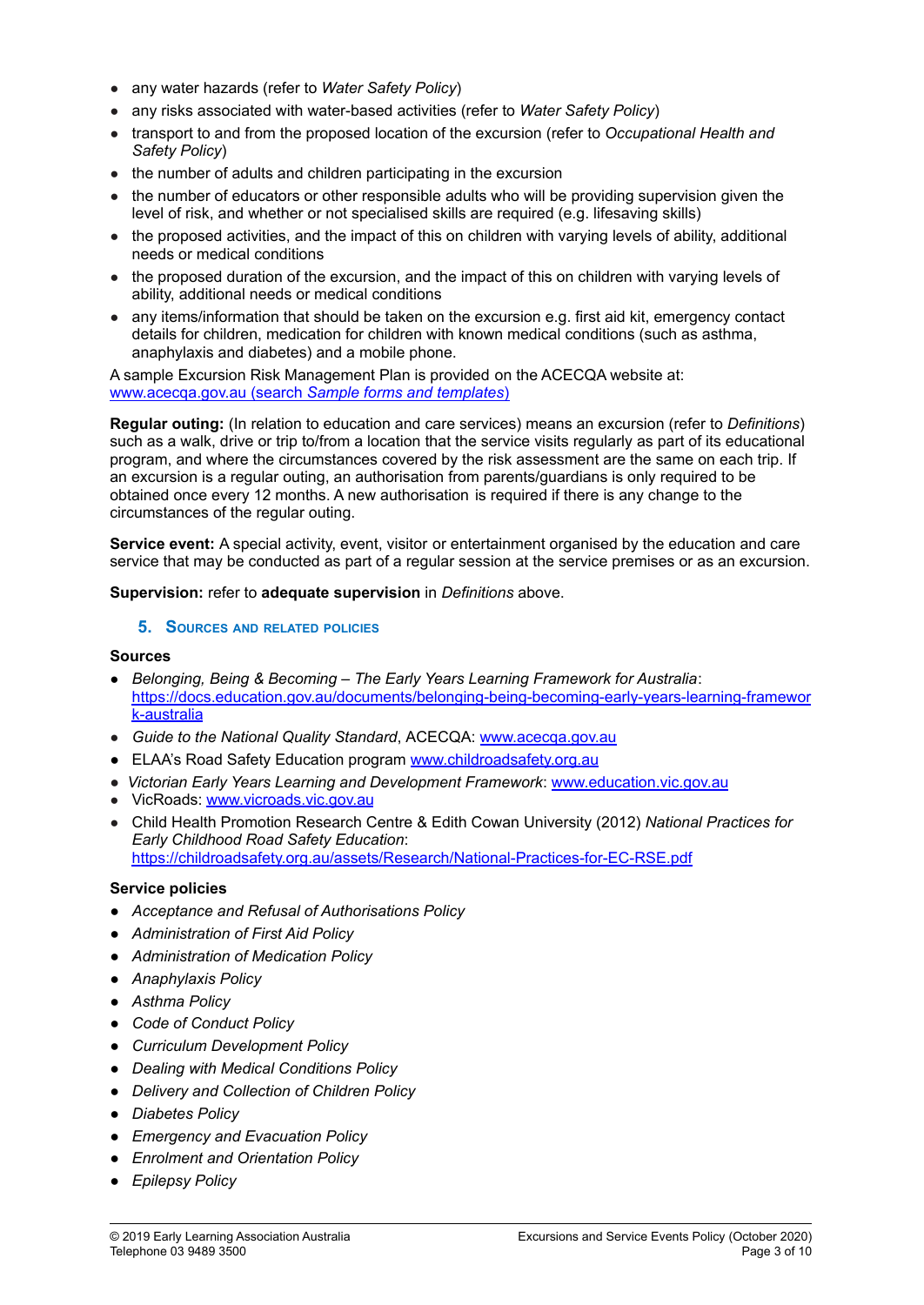- *● Fees Policy*
- *● Food Safety Policy*
- *● Hygiene Policy*
- *● Incident, Injury, Trauma and Illness Policy*
- *● Inclusion and Equity Policy*
- *● Interactions with Children Policy*
- *● Nutrition and Active Play Policy*
- *● Occupational Health and Safety Policy*
- *● Participation of Volunteers and Students Policy*
- *● Road Safety and Safe Transport Policy*
- *● Sun Protection Policy*
- *● Supervision of Children Policy*
- *● Water Safety Policy*

## **PROCEDURES**

### **The Approved Provider and Persons with Management and Control is responsible for:**

- developing an *Excursions and Service Events Policy* in consultation with the Nominated Supervisor, educators, staff and parents/guardians at the service
- ensuring educators, staff, parents/guardians, volunteers, students and others at the service are provided with a copy of the *Excursions and Service Events Policy* and comply with its requirements
- ensuring that all parents/guardians have completed, signed and dated their child's enrolment form (refer to *Enrolment and Orientation Policy*) including details of persons able to authorise an educator to take their child outside the service premises (Regulation 160, 161)
- ensuring that parents/guardians or persons named in the enrolment record have provided written authorisation within the past 12 months where the service is to take the child on regular outings (refer to *Definitions*), and that this authorisation is kept in the child's enrolment record (Regulation 161) (refer to Attachment 1 – Developing an excursion/service event authorisation form)
- ensuring that a child does not leave the service premises on an excursion unless prior written authorisation has been provided by the parent/guardian or person named in the child's enrolment record, and that the authorisation includes all details required under Regulation 102(4) (refer to Attachment 1 – Developing an excursion/service event authorisation form)
- ensuring that the number of children attending an excursion does not exceed the number for which service approval has been granted on that day
- ensuring that children are adequately supervised (refer to *Definitions*) at all times
- ensuring that educator-to-child ratios are maintained at all times, including during excursions and service events (Regulations 123)
- ensuring only educators who are working directly with children are included in educator-to-child ratios
- ensuring that parents/guardians, volunteers, students and all adults participating in an excursion are adequately supervised at all times and are not left with sole supervision of individual children or groups of children (refer to *Participation of Volunteers and Students Policy*)
- ensuring that a risk assessment (refer to *Definitions*) is carried out for an excursion (in accordance with Regulation 101) before authorisation is sought from parents/guardians (Regulation 100)
- ensuring the risk assessment (refer to *Definitions*) identifies and assesses the risks, specifies how these will be managed and/or minimised, and includes all details required by Regulation 101
- developing strategies to improve children's safety in high risk situations such as excursions near water or near a road (refer to *Supervision of Children Policy*, *Water Safety Policy* and *Road Safety and Safe Transport Policy*)
- ensuring that educators and staff comply with the service's *Road Safety and Safe Transport Policy*
- encouraging parents/guardians to comply with the service's *Road Safety and Safe Transport Policy*
- ensuring that excursions and service events are based on the educational program and meet the needs and interests of children and families at the service (refer to *Curriculum Development Policy*)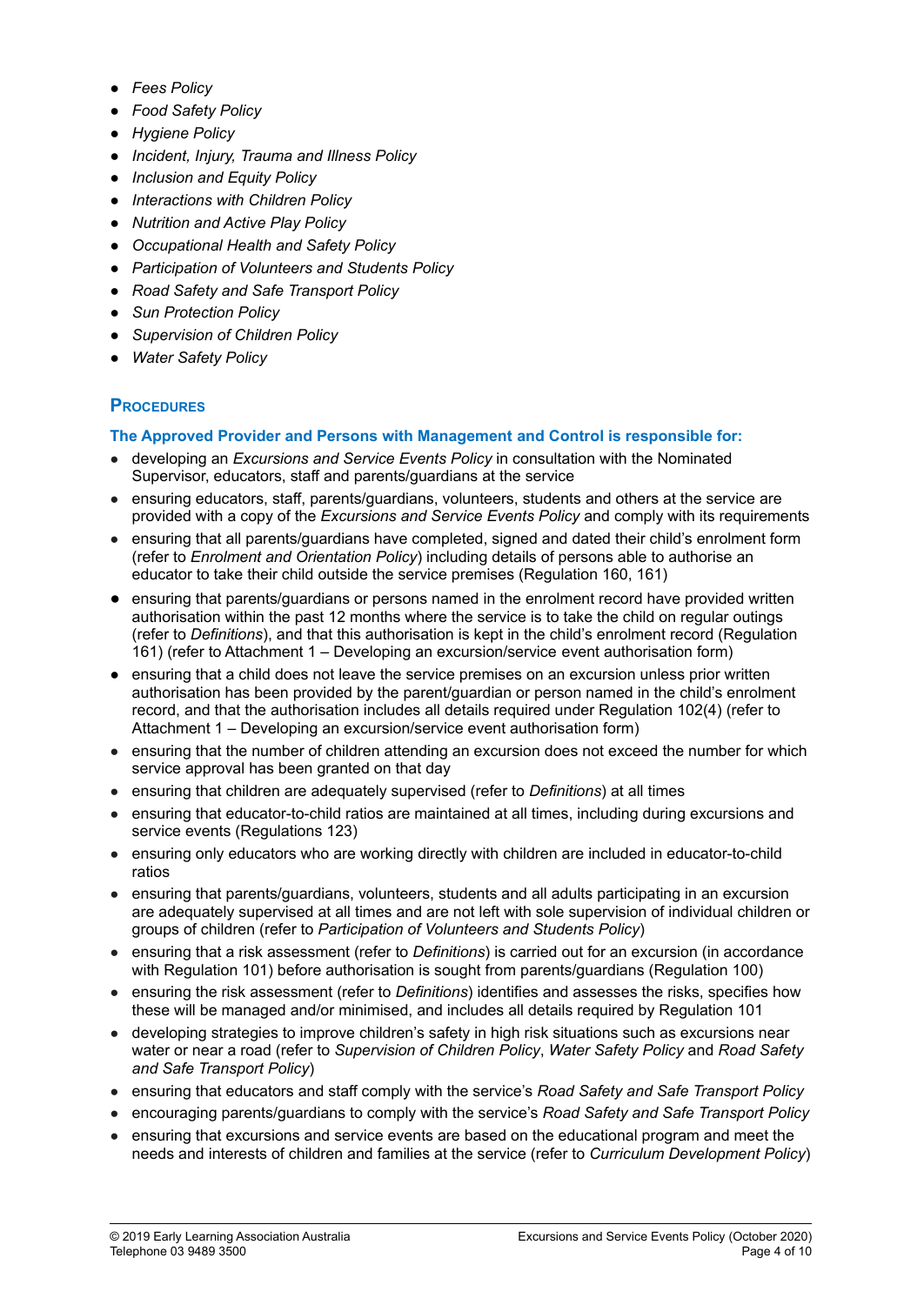- ensuring that there is a clear purpose and educational value to each excursion or service event, and that this is communicated to parents/guardians
- considering the financial ability of families before deciding on an excursion/service event that would require an additional charge. Events that can be planned ahead of time should be included as an expenditure item in the service's budget and, as a result, will not incur additional charges (refer to *Fees Policy*)
- ensuring that proposed excursions/service events are inclusive of all children regardless of their abilities, additional needs or medical conditions (refer to *Inclusion and Equity Policy*, *Dealing with Medical Conditions Policy*, *Asthma Policy*, *Anaphylaxis Policy*, *Diabetes Policy* and *Epilepsy Policy*)
- ensuring strategies are in place to provide an accurate attendance record (refer to *Definitions*) for children attending an excursion, and for children remaining at the service while an excursion is happening
- ensuring that there is an accurate list of all adults participating in an excursion, including parents/guardians, volunteers and students, with contact details for each individual
- ensuring that each child's personal medication and current medical management plan is taken on excursions and other offsite activities (refer to *Dealing with Medical Conditions Policy*, *Asthma Policy*, *Anaphylaxis Policy*, *Diabetes Policy* and *Epilepsy Policy*)
- providing and maintaining a portable first aid kit that can be taken on excursions and other offsite activities
- **●** providing portable first aid kits that contain the required medication for dealing with medical conditions
- providing a mobile phone to enable contact with parents/guardians and emergency services in the event of an incident, injury, trauma or illness (Regulation 98)
- ensuring emergency contact details for each child and the contact details of their medical practitioner are taken on excursions for notification in the event of an incident, injury, trauma or illness.

### **The Nominated Supervisor and Persons in Day to Day Charge is responsible for:**

- developing an *Excursions and Service Events Policy* in consultation with the Approved Provider, staff and parents/guardians at the service
- ensuring educators, staff, parents/guardians, volunteers, students and others at the service are provided with a copy of the *Excursions and Service Events Policy* and comply with its requirements
- ensuring that a child does not leave the service premises on an excursion unless prior written authorisation has been provided by the parent/guardian or person named in the child's enrolment record, and that the authorisation includes all details required under Regulation 102(4) (refer to Attachment 1 – Developing an excursion/service event authorisation form)
- ensuring that children are adequately supervised (refer to *Definitions*) at all times
- ensuring that educator-to-child ratios are maintained at all times, including during excursions and service events (Regulations 123)
- ensuring only educators who are working directly with children are included in educator-to-child ratios
- ensuring that parents/guardians, volunteers, students and all adults participating in an excursion are adequately supervised at all times and are not left with sole supervision of individual children or groups of children (refer to *Participation of Volunteers and Students Policy*)
- ensuring that a risk assessment (refer to *Definitions*) is carried out for an excursion (in accordance with Regulation 101) before authorisation is sought from parents/guardians (Regulation 100)
- ensuring the risk assessment (refer to *Definitions*) identifies and assesses the risks, specifies how these will be managed and/or minimised, and includes all details required by Regulation 101
- developing strategies to improve children's safety in high risk situations such as excursions near water or near a road (refer to *Supervision of Children Policy, Water Safety Policy* and *Road Safety and Safe Transport Policy*)
- ensuring that educators and staff comply with the service's *Road Safety and Safe Transport Policy*
- encouraging parents/guardians to comply with the service's *Road Safety and Safe Transport Policy*
- providing road safety education as part of the curriculum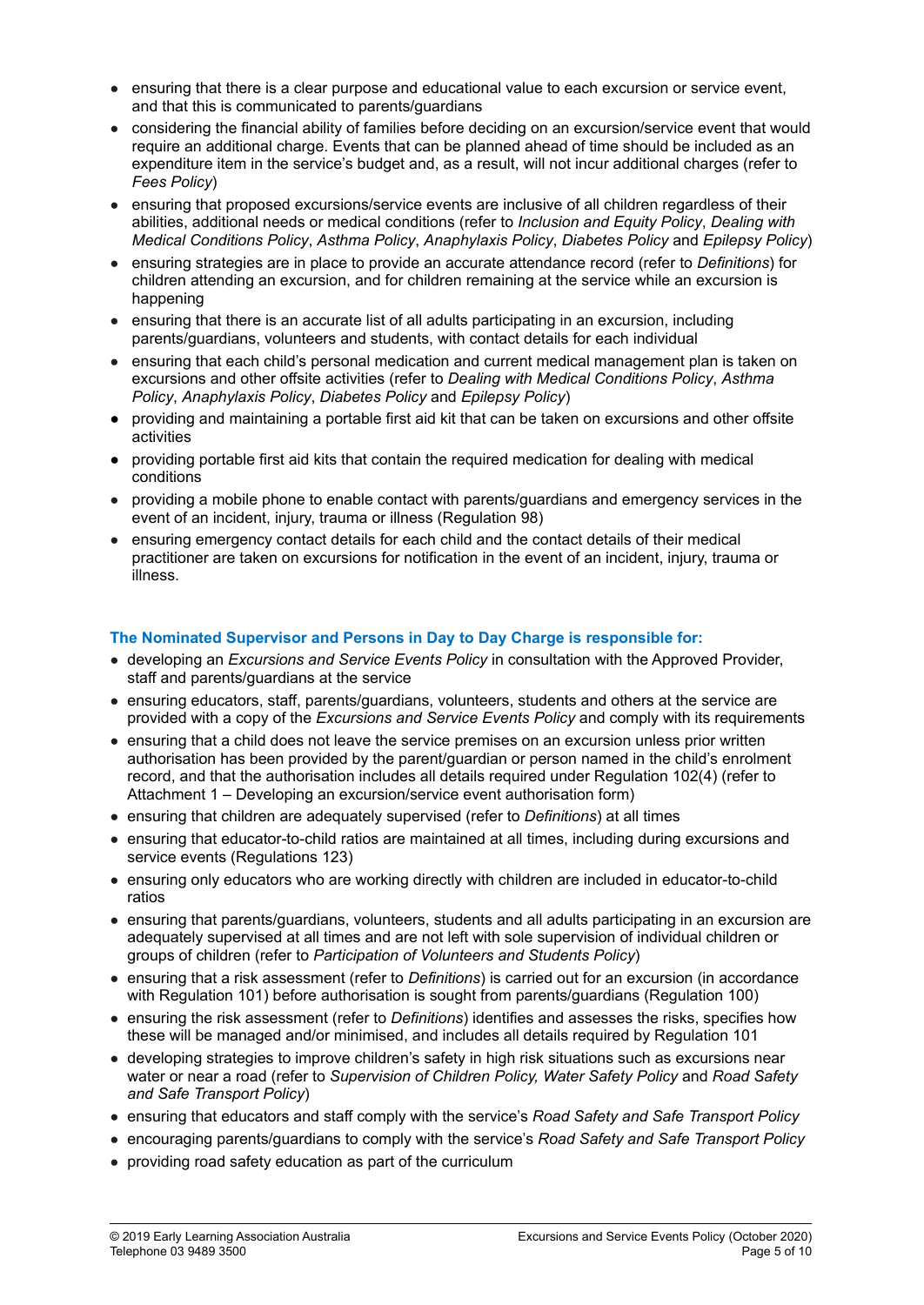- where appropriate, taking walking excursions in the local community to promote physical activity, safe active travel and community connectedness
- ensuring that excursions and service events are based on an approved learning framework, the developmental needs, interests and experiences of each child, and take into account the individual differences of each child (refer to *Curriculum Development Policy*)
- ensuring the purpose and educational value of each excursion or service event is communicated to parents/guardians
- considering the financial ability of families before deciding on an excursion/service event that would require an additional charge. Events that can be planned ahead of time should be included as an expenditure item in the service's budget and, as a result, will not incur additional charges (refer to *Fees Policy*)
- ensuring that proposed excursions/service events are inclusive of all children regardless of their abilities, additional needs or medical conditions (refer to *Inclusion and Equity Policy*, *Dealing with Medical Conditions Policy*, *Asthma Policy*, *Anaphylaxis Policy*, *Diabetes Policy* and *Epilepsy Policy*)
- ensuring an accurate attendance record (refer to *Definitions*) is kept for children attending an excursion, and for children remaining at the service while an excursion is happening
- ensuring that there is an accurate list of all adults participating in an excursion, including parents/guardians, volunteers and students, with contact details for each individual
- ensuring that each child's personal medication and current medical management plan is taken on excursions and other offsite activities (refer to *Dealing with Medical Conditions Policy, Asthma Policy*, *Anaphylaxis Policy*, *Diabetes Policy* and *Epilepsy Policy*)
- ensuring that a portable first aid kit (including required medication for dealing with medical conditions) is taken on excursions and other offsite activities
- ensuring a mobile phone, the emergency contact details for each child and the contact details of their medical practitioner are taken on excursions for notification in the event of an incident, injury, trauma or illness
- ensuring sunscreen (if required) is taken on excursions and is available as required for service events and that outdoor excursion venues provide adequate shade
- *●* displaying a notice at the service indicating that children are on an excursion, and including the location of the excursion and expected time of return to the service.

### **All other staff are responsible for:**

- **●** contributing to the development of an *Excursions and Service Events Policy* reading and complying with the requirements of the *Excursions and Service Events Policy*
- **●** providing parents/guardians or a person named in the child's enrolment record with an excursion/service event authorisation form
- **●** checking that a parent/guardian or person named in the child's enrolment record has completed, signed and dated the excursion/service event authorisation form prior to the excursion
- allowing a child to participate in an excursion or service event only with the written authorisation of a parent/guardian or person named in the child's enrolment record
- maintaining the required educator-to-child ratios at all times, and adequately supervising (refer to *Definitions*) children during excursions and service events
- adequately supervising parents/guardians, volunteers, students and all adults participating in an excursion, and ensuring that they are not left with sole supervision of individual children or groups of children (refer to *Participation of Volunteers and Students Policy*)
- undertaking a risk assessment (refer to *Definitions*) for an excursion or service event prior to obtaining written authorisation from parents/guardians
- ensuring the risk assessment (refer to *Definitions*) identifies and assesses the risks, specifies how they will be managed and/or minimised, and includes all details required by Regulation 101
- implementing strategies to improve children's safety in high risk situations such as excursions near water or near a road (refer to *Supervision of Children Policy, Water Safety Policy* and *Road Safety and Safe Transport Policy*)
- complying with the service's *Road Safety and Safe Transport Policy*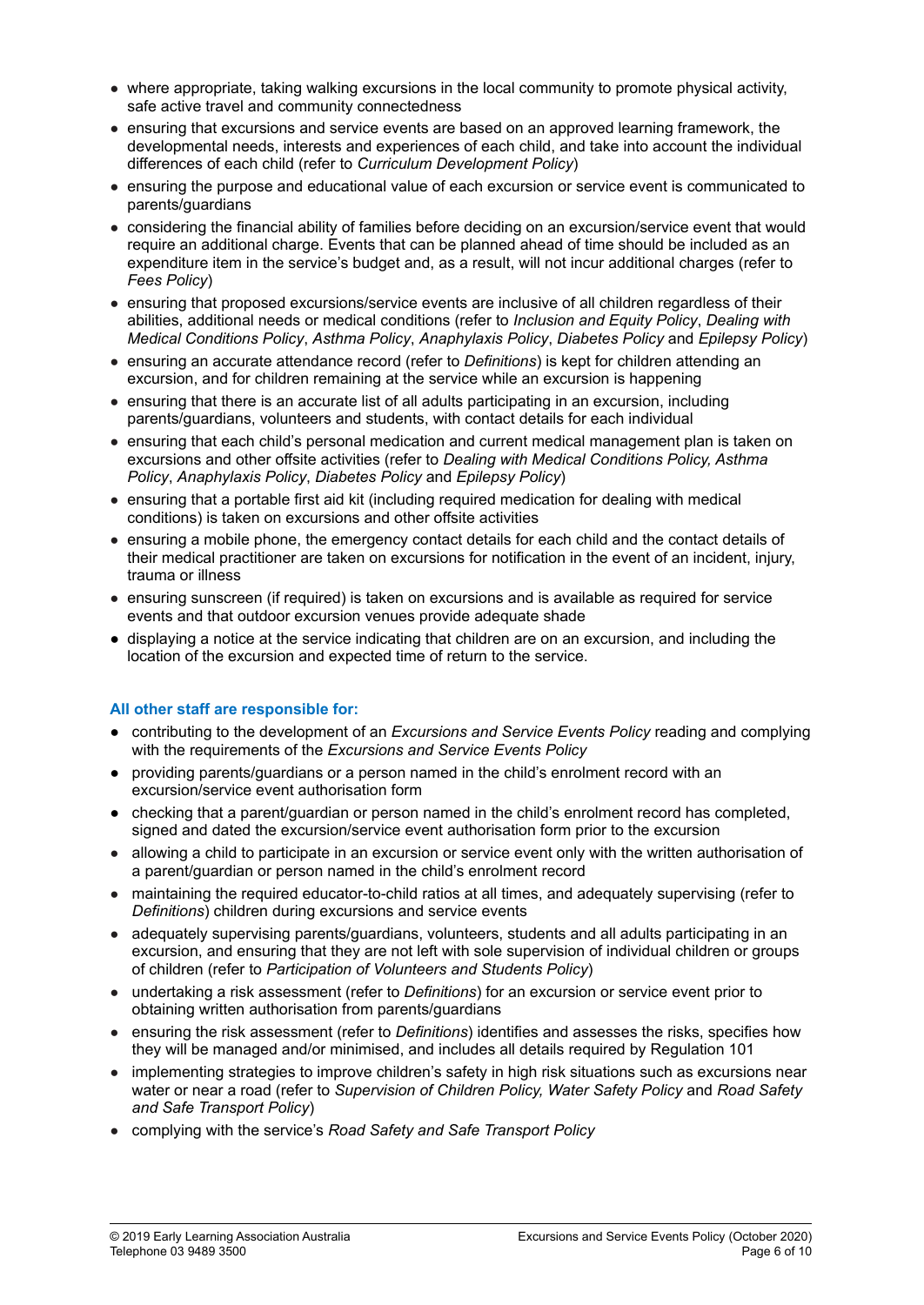- developing excursions and service events based on an approved learning framework, the developmental needs, interests and experiences of each child, and the individual differences of each child (refer to *Curriculum Development Policy*)
- providing road safety education as part of the curriculum
- taking walking excursions in the local community to promote physical activity, safe active travel and community connectedness
- communicating the purpose and educational value of each excursion or service event to parents/guardians
- supporting all children to participate in excursions and service events regardless of their abilities, additional needs or medical conditions (refer to *Inclusion and Equity Policy*, *Dealing with Medical Conditions Policy*, *Asthma Policy*, *Anaphylaxis Policy*, *Diabetes Policy* and *Epilepsy Policy*)
- taking each child's personal medication and current medical management plan on excursions and other offsite activities (refer to *Dealing with Medical Conditions Policy*, *Asthma Policy*, *Anaphylaxis Policy*, *Diabetes Policy* and *Epilepsy Policy*)
- taking a portable first aid kit (including required medication for dealing with medical conditions) on excursions and other offsite activities
- keeping an accurate attendance record (refer to *Definitions*) of children attending excursions, and for children remaining at the service while an excursion is happening
- keeping an accurate list of all adults participating in an excursion, including parents/guardians, volunteers and students, with contact details for each individual
- taking a mobile phone, a copy of the attendance record, emergency contact details for each child and the contact details of the child's medical practitioner on excursions for notification in the event of an incident, injury, trauma or illness
- taking sunscreen (if required) on excursions/service events
- discussing the aims and objectives of the excursion or service event, and items of special interest, with children prior to undertaking the activity
- informing parents/quardians of items required by children for the excursion or service event e.g. snack/lunch, sunscreen, coat etc.

#### **Parents/guardians are responsible for:**

- **●** reading and complying with the requirements of this *Excursions and Service Events Policy*
- completing and signing the authorised nominee section (refer to *Definitions*) of their child's enrolment form (refer to *Enrolment and Orientation Policy*) before their child commences at the service
- completing, signing and dating excursion/service event authorisation forms
- providing written authorisation for their child to leave the service premises on regular outings (see *Definitions*)
- reading the details of the excursion or service event provided by the service and asking for additional information if required
- providing items required by their child for the excursion or service event e.g. snack/lunch, sunscreen, coat etc.
- understanding that, if they participate in an excursion or service event as a volunteer, they will be under the immediate supervision of an educator or the Approved Provider at all times
- if participating in an excursion or service event, informing an educator immediately if a child appears to be missing from the group
- *●* complying with all service policies while participating in an excursion or service event including the *Code of Conduct Policy*, *Road Safety and Safe Transport Policy, Sun Protection Policy* and *Hygiene Policy.*

#### **Volunteers and students, while at the service, are responsible for following this policy and its procedures.**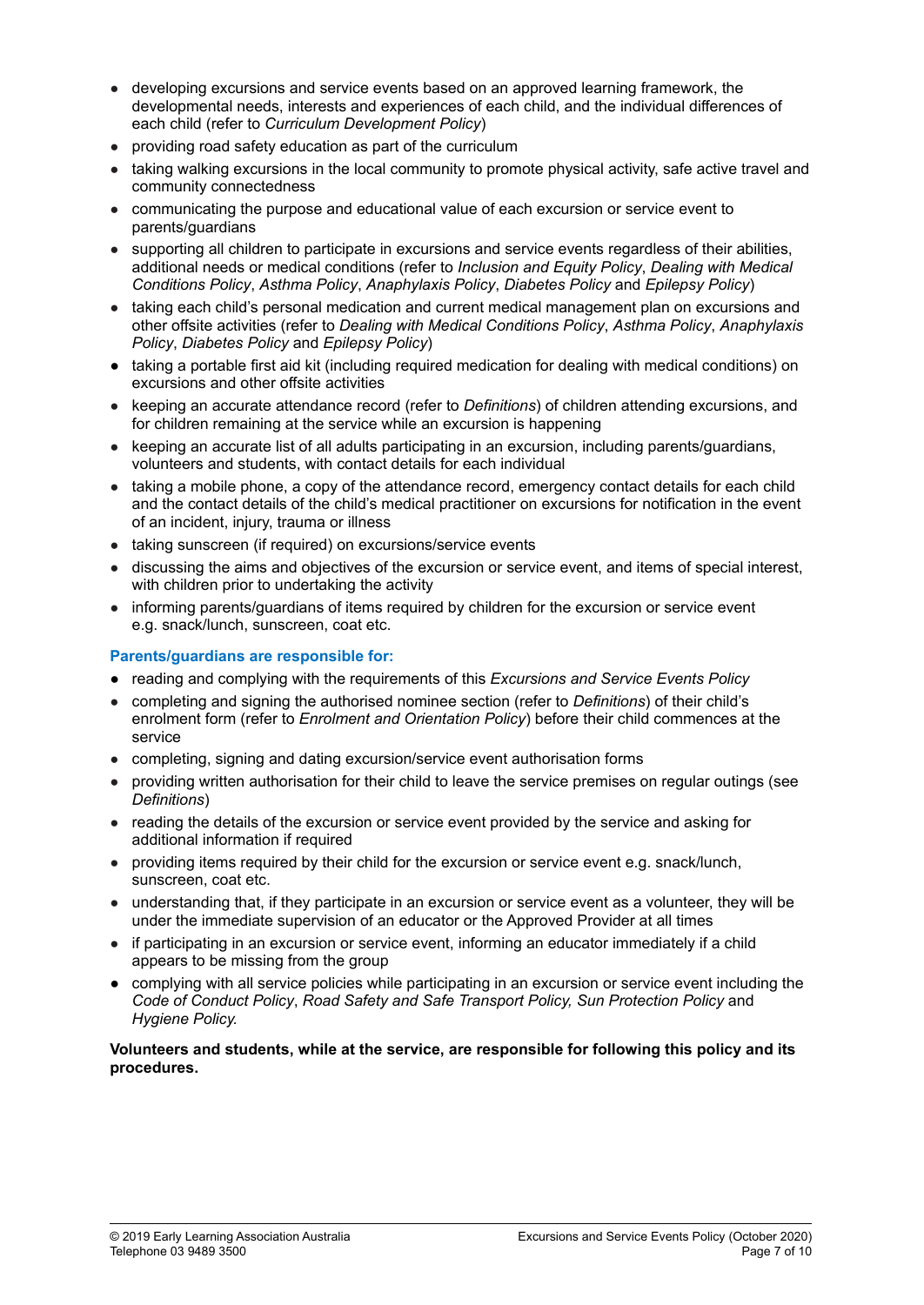### **EVALUATION**

In order to assess whether the values and purposes of the policy have been achieved, the Approved Provider will:

- regularly seek feedback from everyone affected by the policy regarding its effectiveness
- monitor the implementation, compliance, complaints and incidents in relation to this policy
- keep the policy up to date with current legislation, research, policy and best practice
- revise the policy and procedures as part of the service's policy review cycle, or as required
- **●** notify parents/guardians at least 14 days before making any changes to this policy or its procedures.

### **ATTACHMENTS**

● Attachment 1: Developing an excursion/service event authorisation form

### **AUTHORISATION**

This policy was adopted by the Approved Provider of Gordon Street Pre School on **16 AUGUST 2021**

#### **REVIEW DATE: 16 AUGUST 2023**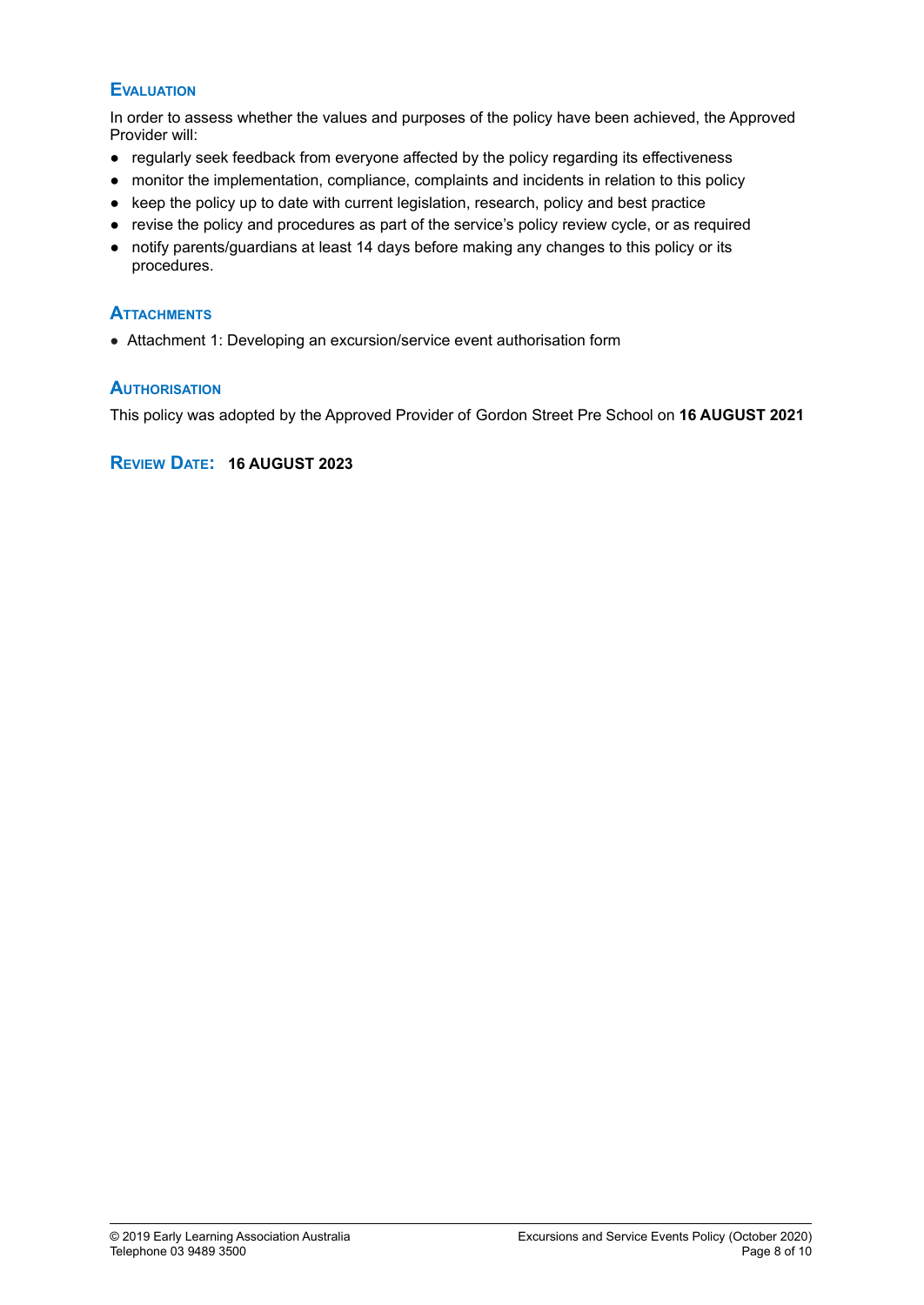## **ATTACHMENT 1 Developing an excursion/service event authorisation form**

The *Education and Care Services National Regulations 2011* (Regulation 102) specify that written authorisations for excursions, given by a parent/guardian or person authorised on the child's enrolment record, must include the following details:



- the child's name
- the reason the child is to be taken outside the service premises
- the date the child is to be taken on the excursion (unless the authorisation is for a regular outing)
- a description of the proposed location of the excursion
- the method of transport to be used
- proposed activities to be undertaken as part of the excursion
- the period of time that the child will be away from the service premises
- the anticipated number of children attending the excursion
- the anticipated ratio of educators to children attending the excursion
- the anticipated number of staff members, and any other adults who will accompany and supervise children on the excursion
- confirmation that a risk assessment has been prepared and is available at the service.

**The authorisation form should require parents/guardians to include contact details for two people and for the child's medical practitioner** in the event that the child experiences an incident, injury, trauma or illness while on the excursion.

The form must be signed and dated by the parent/guardian or a person authorised on the child's enrolment form.

Services should also include information about:

- additional costs involved, if any, and
- whether parents/guardians/siblings are able to participate in the excursion and, if so, details of the supervision requirements for additional family members.